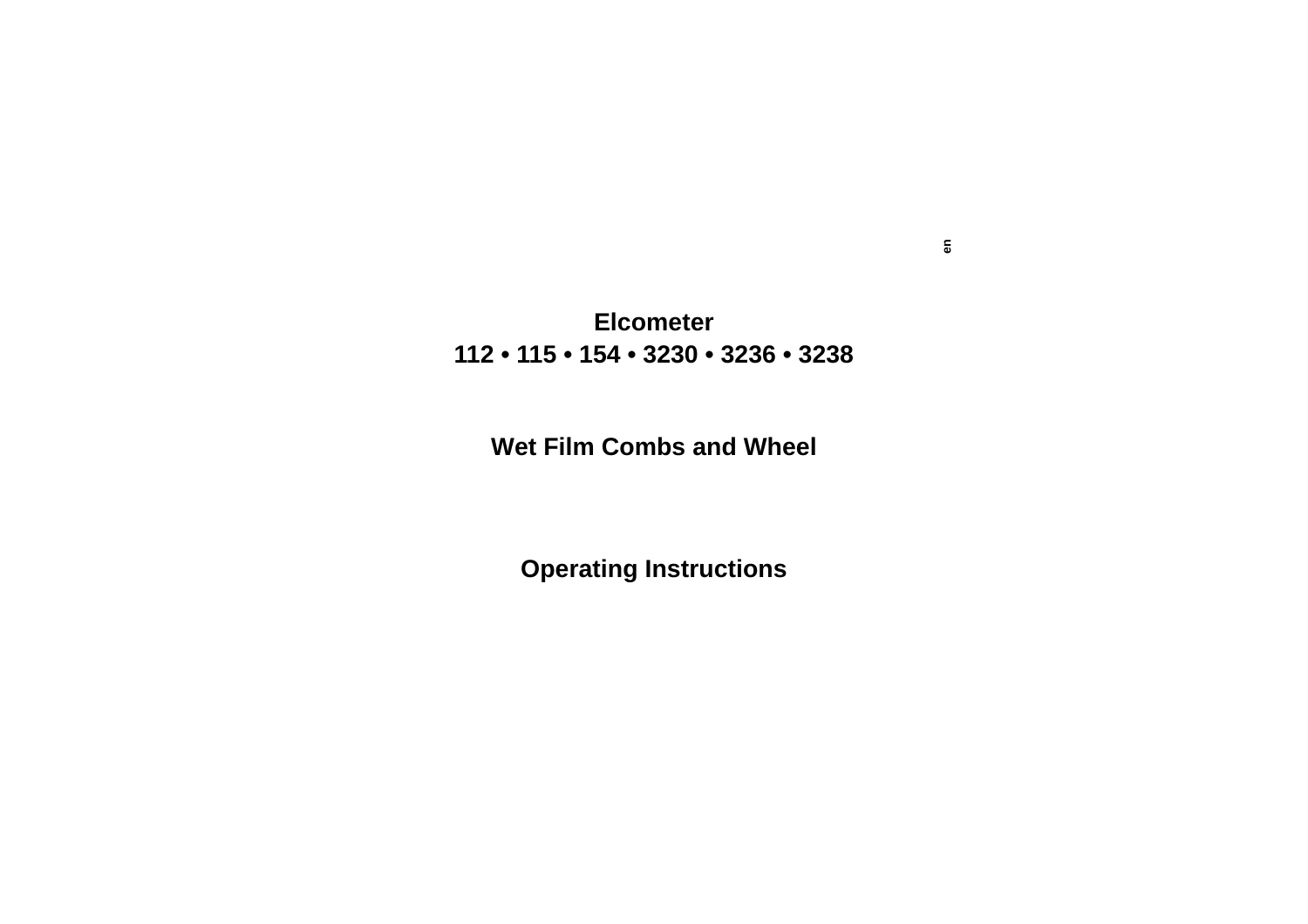

elcomete is a registered trademark of Elcometer Limited. All other trademarks acknowledged.

© Copyright Elcometer Limited. 2008-2012.

All rights reserved. No part of this Document may be reproduced, transmitted, transcribed, stored (in a retrieval system or otherwise) or translated into any language, in any form or by any means (electronic, mechanical, magnetic, optical, manual or otherwise) without the prior written permission of Elcometer Limited.

A copy of this Instruction Manual is available for download on our Website via [www.elcometer.com.](http://www.elcometer.com/downloads)

*Doc.No. TMA-0365 Issue 06Text with Cover No: 19811*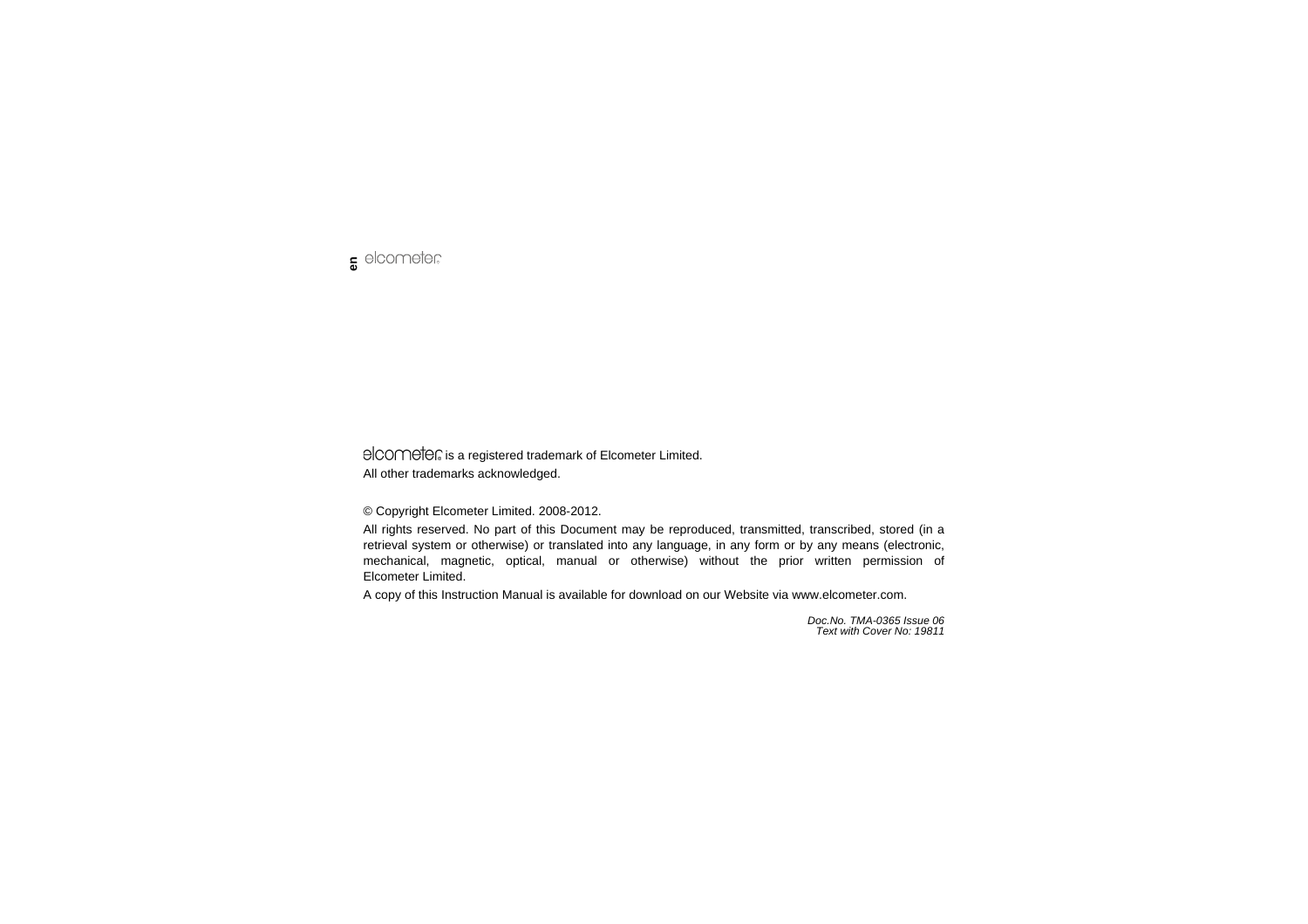# **CONTENTS**

#### **n** Base of the Contract of the Contract of the Contract of the Contract of the Contract of the Contract of the Contract of the Contract of the Contract of the Contract of the Contract of the Contract of the Contract of th

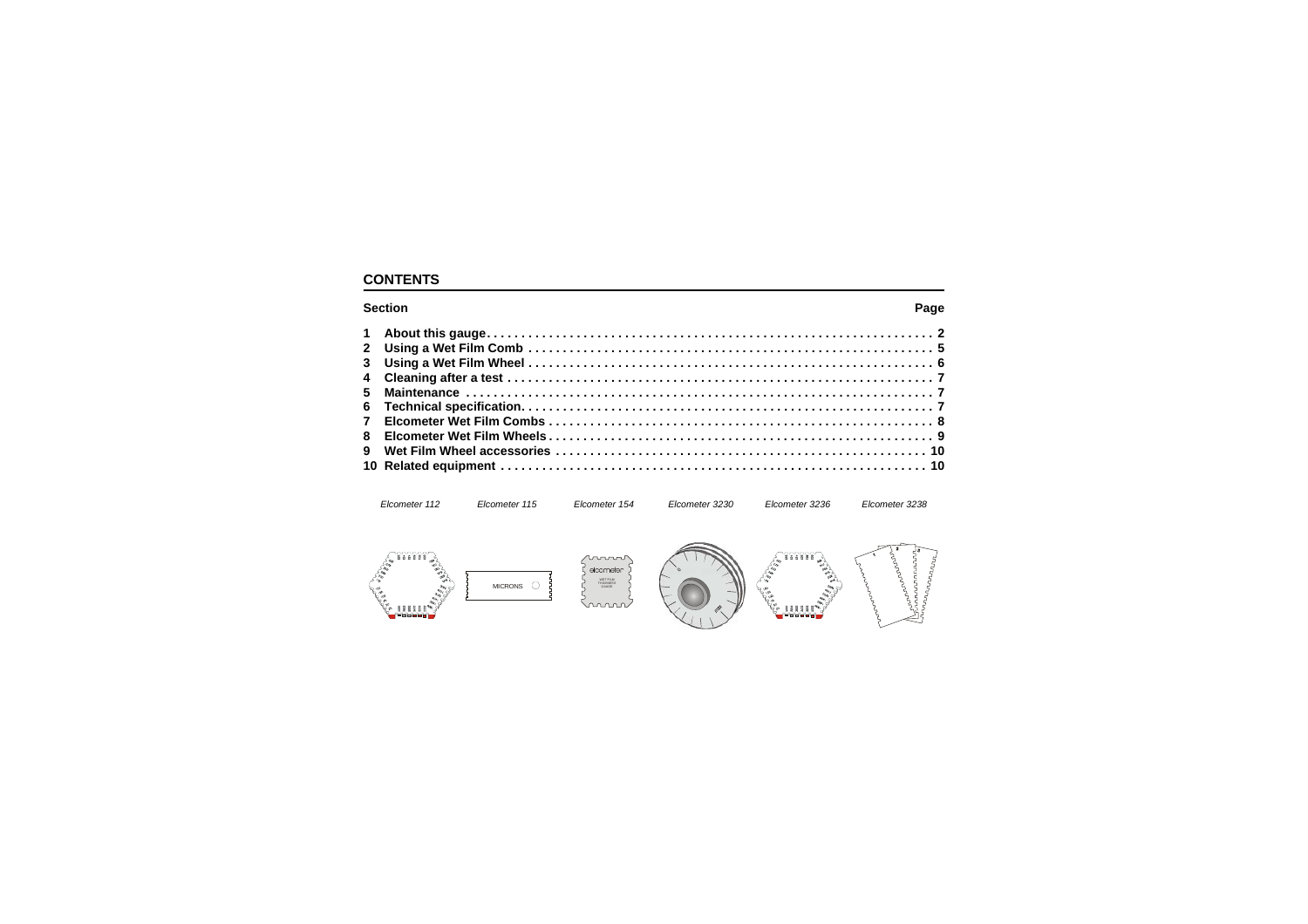#### elcometer **en**

Thank you for your purchase of this Elcometer Wet Film Comb/Wheel. Welcome to Elcometer.

Elcometer are world leaders in the design, manufacture and supply of inspection equipment for coatings and concrete. Our products cover all aspects of coating inspection, from development through application to post application inspection.

With the purchase of this product you now have access to the worldwide service and support network of Elcometer. For more information visit our website at [www.elcometer.com](http://www.elcometer.com)

## <span id="page-3-0"></span>**1 ABOUT THIS GAUGE**

This gauge is a simple but effective instrument used to determine the thickness of wet paints and similar coatings immediately after application. The expected dry film thickness can then be calculated.

#### **1.1 WET FILM COMBS**

The edge of the comb is placed into the wet film and then removed. The thickness of the wet film is determined by examining the paint left on the teeth of the comb and the thickness scale marked on the front face of the comb.

#### **Elcometer 112 & Elcometer 3236**

Precision formed in stainless steel to be long-lasting and reusable, these hexagonal wet film combs are supplied in a range of thicknesses up to a maximum of 3000  $\mu$ m (120 mils). This high upper value allows measurement of thick coatings which are difficult to test by other methods. An aluminium version is available (Elcometer 112AL); this model is not as accurate as the high precision versions but it does provide a low cost alternative for measurement of wet film thickness.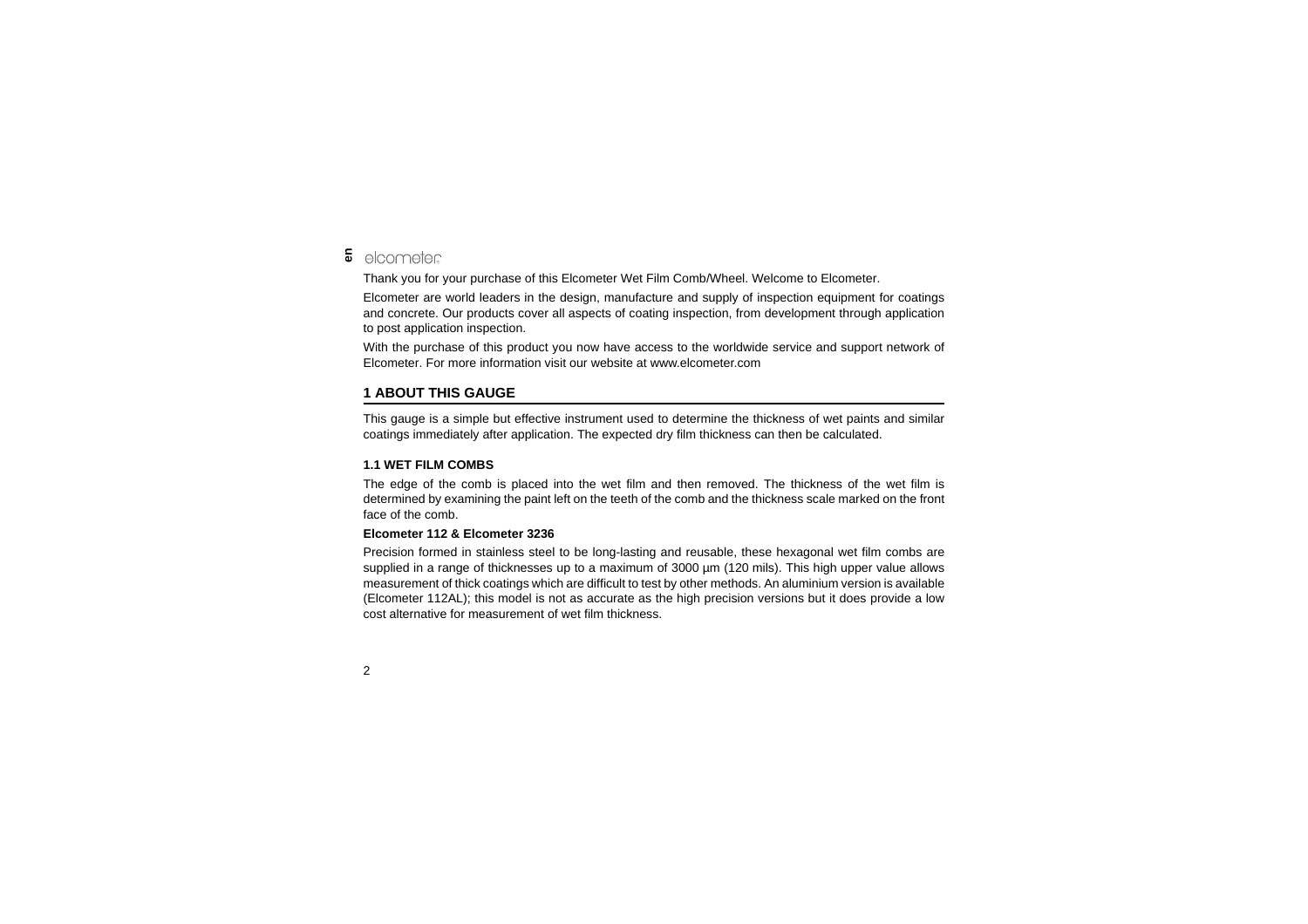#### **Elcometer 115**

These precision film combs, formed in stainless steel to be long-lasting and reusable, are supplied in Metric or Imperial values. Four separate ranges of thicknesses are available up to a maximum thickness of 1250 µm (50 mils). Each comb has 10 measurements (or teeth) per comb.

#### **Elcometer 154**

Made from ABS plastic, the Elcometer 154 Wet Film Combs are designed to be used only once and kept as a record of wet film thickness measurement for your ISO or customer requirements. Both Metric and Imperial values are on the same comb, 50 to 800 µm on one side, 2 to 32 mils on the other.

#### **Elcometer 3238**

Similar to the Elcometer 115, the Elcometer 3238 provides the user with more measurement points (teeth). These rectangular wet film combs are available in 3 ranges up to a maximum thickness of 1200 µm (50 mils) - supplied either separately or in a set of 3.

#### **1.2 WET FILM WHEEL**

#### **Elcometer 3230**

Formerly known as the Elcometer 120, the Elcometer 3230 wet film wheel consists of a central eccentric wheel and two outer concentric wheels. The diameter of the outer wheels is greater than that of the central wheel. The gauge is rolled across the wet paint film and at some point the central wheel will touch the paint. A scale on the outside of the wheel indicates the paint film thickness at this point. Various measurement ranges from 0 to 25 µm to 0 to 3000 µm (0 to 1 mil - 0 to 40 mils) are available.

Coil Coating Wet Film Wheel; similar to the Elcometer 3230 wet film wheels, but the outer wheels are knurled to allow measurements to be taken on slippery coatings or on fast moving substrates.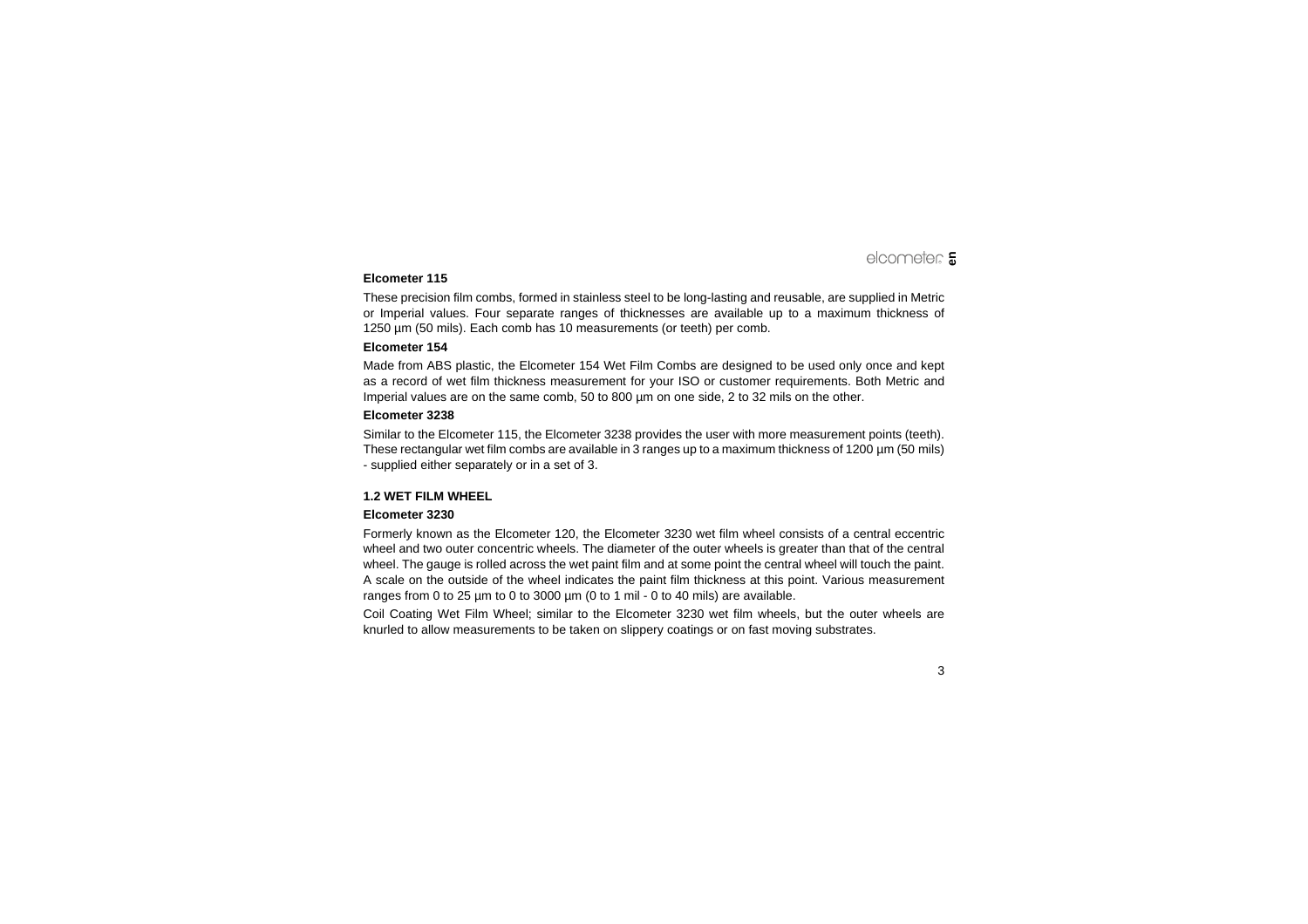#### elcometer **en**

### **1.3 STANDARDS**

Your Elcometer Wet Film Comb/Wheel can be used in accordance with the following National and International Standards (depending upon model).

| Standard                                          |     | <b>Elcometer Models</b> |     |      |      |      |  |
|---------------------------------------------------|-----|-------------------------|-----|------|------|------|--|
|                                                   | 112 | 115                     | 154 | 3230 | 3236 | 3238 |  |
| AS/NZS 1580.107.3                                 |     |                         |     |      |      |      |  |
| <b>ASTM D 1212-A</b>                              | -   |                         |     |      | -    |      |  |
| <b>ASTM D 4414-A</b>                              |     |                         |     |      |      |      |  |
| ISO 2808-1A supersedes BS 3900-C5-7B, ISO 2808-7B |     |                         |     |      |      |      |  |
| ISO 2808-1B supersedes BS 3900-C5-7A              |     |                         |     |      |      |      |  |
| NF T30-125                                        |     |                         |     |      |      |      |  |
| US Navy NSI 009-32                                |     |                         |     |      |      |      |  |
| US Navy PPI 63101-000                             |     |                         |     |      |      |      |  |

### **1.4 WHAT THE BOX CONTAINS (EXCEPT ELCOMETER 154 & 112AL)**

- •Elcometer Wet Film Comb/Wheel
- •Storage case
- •Operating instructions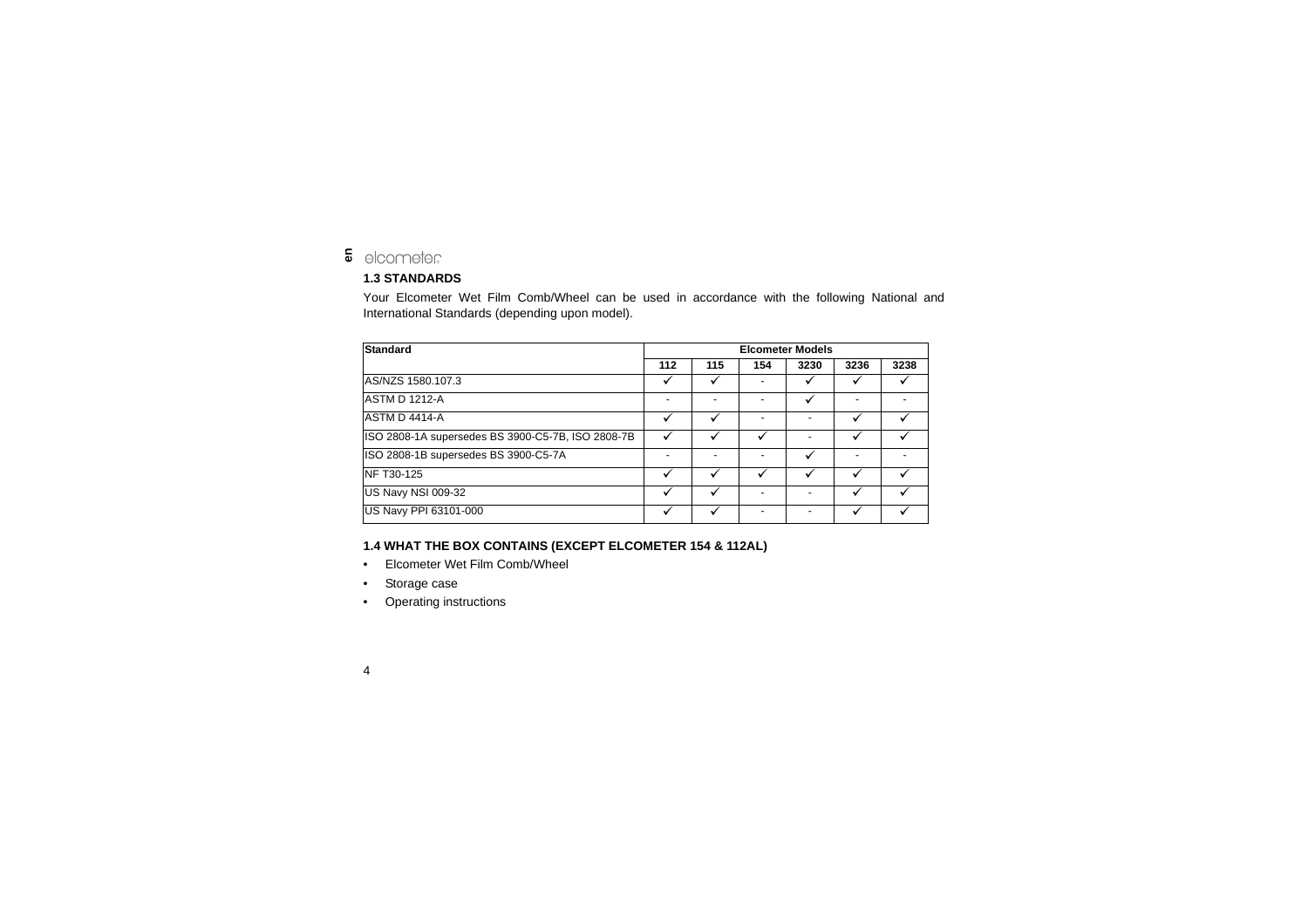# <span id="page-6-0"></span>**2 USING A WET FILM COMB**

Before you start, ensure your Elcometer Wet Film Comb is clean and undamaged.

- 1. Hold the comb perpendicular to the wet film and press the edge of the comb into the film until it is stable on the substrate.
- 2. Remove the comb from the wet film.
- 3. Examine the teeth of the comb and locate the last toothwhich is wetted. Read the thickness value of this tooth.

The wet film thickness is between this value and thethickness value of the next dry tooth.

In the example shown, the wet film thickness lies between µm and 2600 µm.

To use the comb on pipes, ensure it is placed parallel to the longitudinal axis of the pipe.

On rough surfaces, measurements will be made from the surface peaks and therefore will represent the minimum wet film thickness.



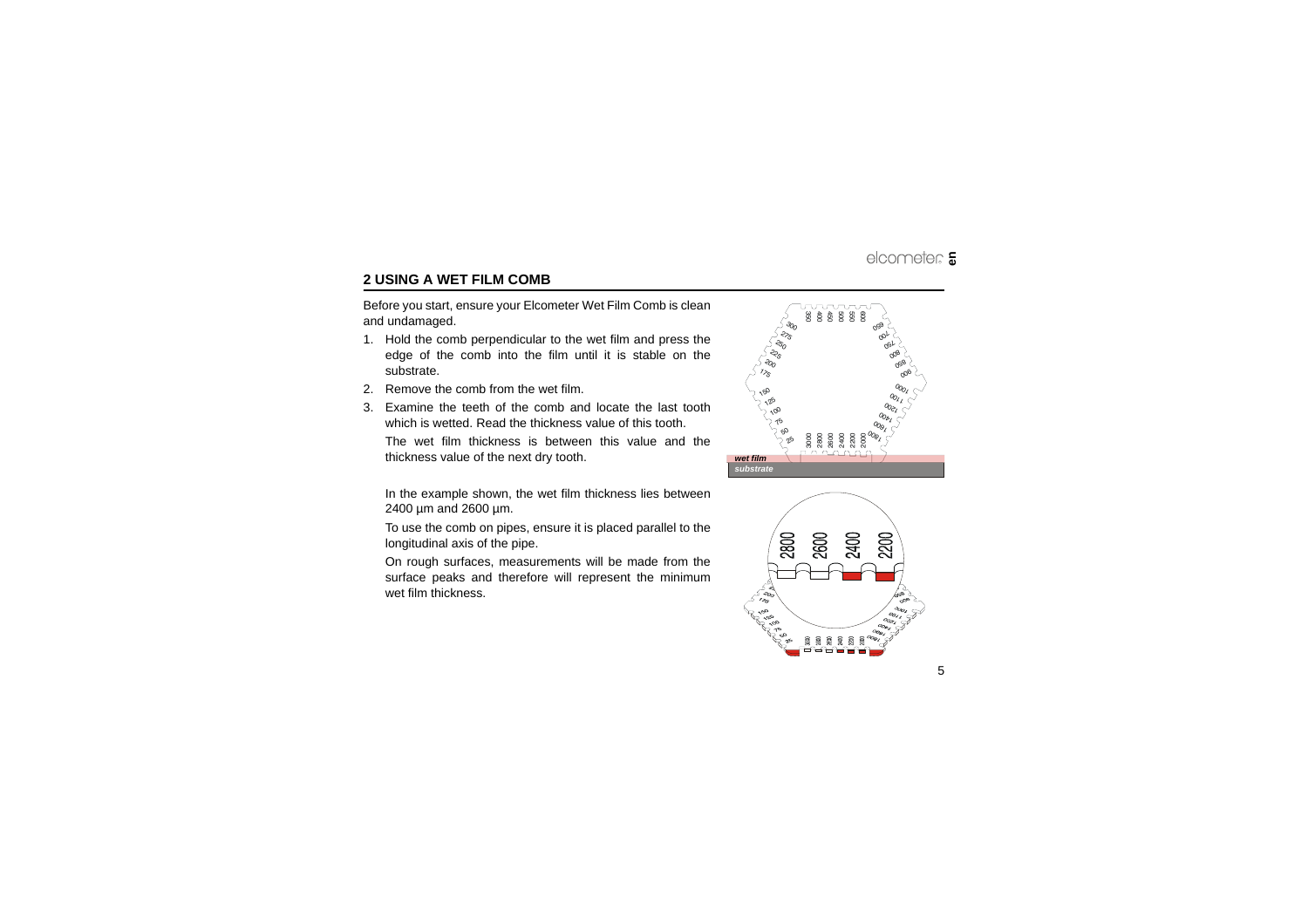# <span id="page-7-0"></span>**3 USING A WET FILM WHEEL**

Take care to avoid damaging your Elcometer Wet Film Wheel. Damage to the circumference of the  $\sqrt{!}$  wheel will affect the readings and the gauge will have to be replaced.

Before you start, ensure your Elcometer Wet Film Wheel is clean and undamaged. Read and understand the test procedure described in the applicable test standard.

The procedure depends upon which standard you are testing to. Consult your test standard for further details.

- 1. Using a finger and thumb, hold the wheel by its central spindle with the maximum reading on the scale nearest to the paint film.
- 2. Place the wheel into the wet film ensuring that the wheel is perpendicular to the film.
- 3. Roll the wheel across the film through 360°/180° (depending upon standard) and then remove from the surface.
- 4. Locate the first point on the central wheel where the paint has adhered. Read the wet film thickness from the scaleon the side of the wheel at this point.



Repeat the procedure at least twice in different places to obtain representative results.

To use the wheel on pipes, roll the wheel at right angles to the longitudinal axis of the pipe.

On rough surfaces, measurements will be made from the surface peaks and therefore will represent the minimum wet film thickness.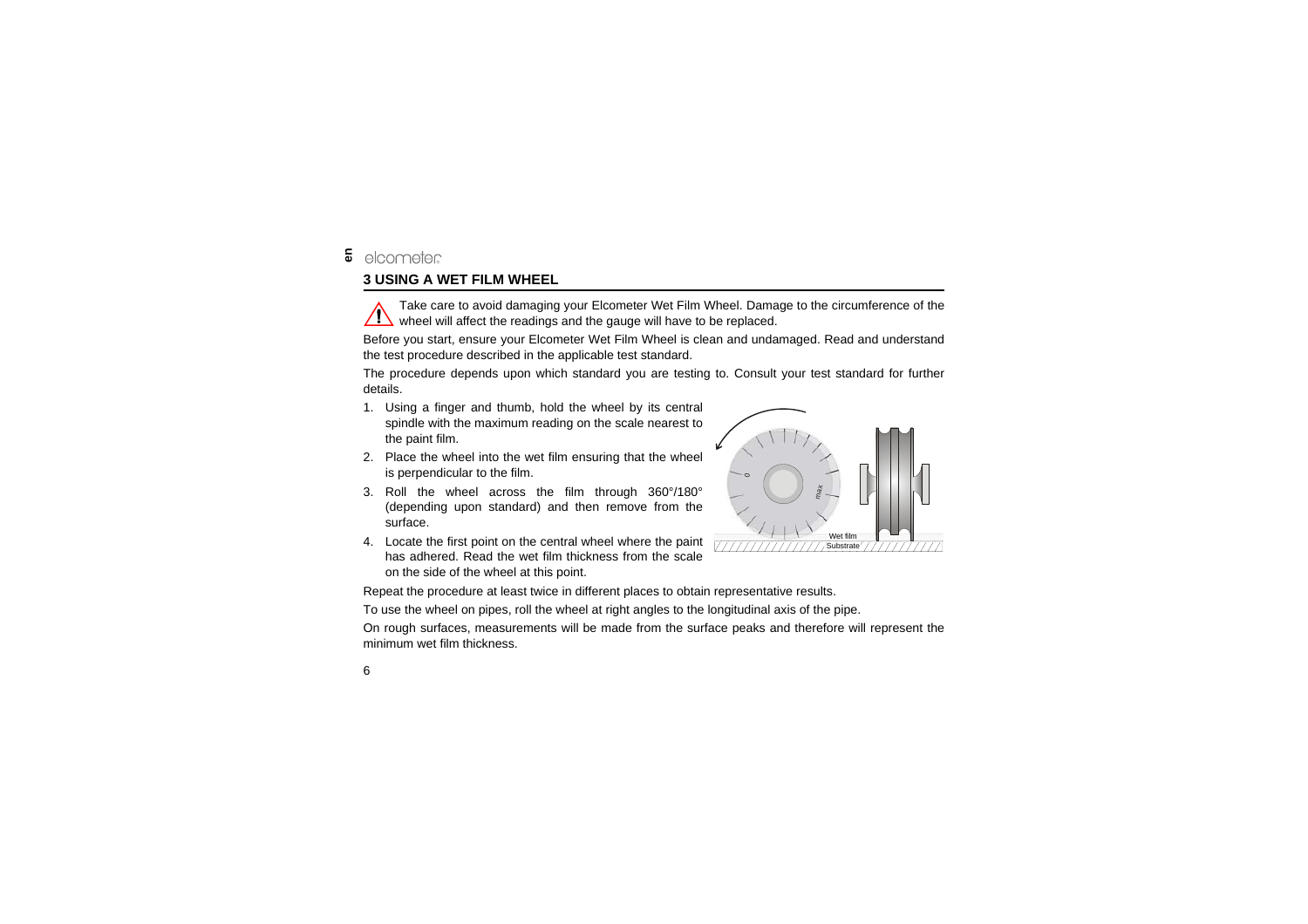# <span id="page-8-0"></span>**4 CLEANING AFTER A TEST**

Clean your gauge after a test (except Elcometer 154 Plastic Wet Film Comb).

★ Do not use very aggressive solvents or wire brushes, metal scrapers, metal files or other metallic tools for cleaning.

 $\triangleright$  Clean the gauge using a suitable solvent only.

After cleaning, ensure that all materials are removed and that the gauge is dry.

Use the case provided to store the gauge when it is not being used.

## <span id="page-8-1"></span>**5 MAINTENANCE**

Elcometer products are designed to give many years reliable service under normal operating and storage conditions.

Regular calibration checks over the life of the gauge are a requirement of quality management procedures e.g. ISO 9000 and other standards. For checks and certification contact Elcometer or your local supplier.

## <span id="page-8-2"></span>**6 TECHNICAL SPECIFICATION**

Accuracy (Elcometer 115, 3230, 3236, 3228):  $\pm$  5% or 2.5µm whichever is the greater Accuracy (Elcometer 112, 154): Nominal Values

Material: Stainless steel, aluminium or plastic (depending upon model)

Depending upon model, your Elcometer Wet Film Comb/Wheel may be packed in a cardboard and foam package. Please ensure that this packaging is disposed of in an environmentally sensitive manner. Consult your local Environmental Authority for further guidance.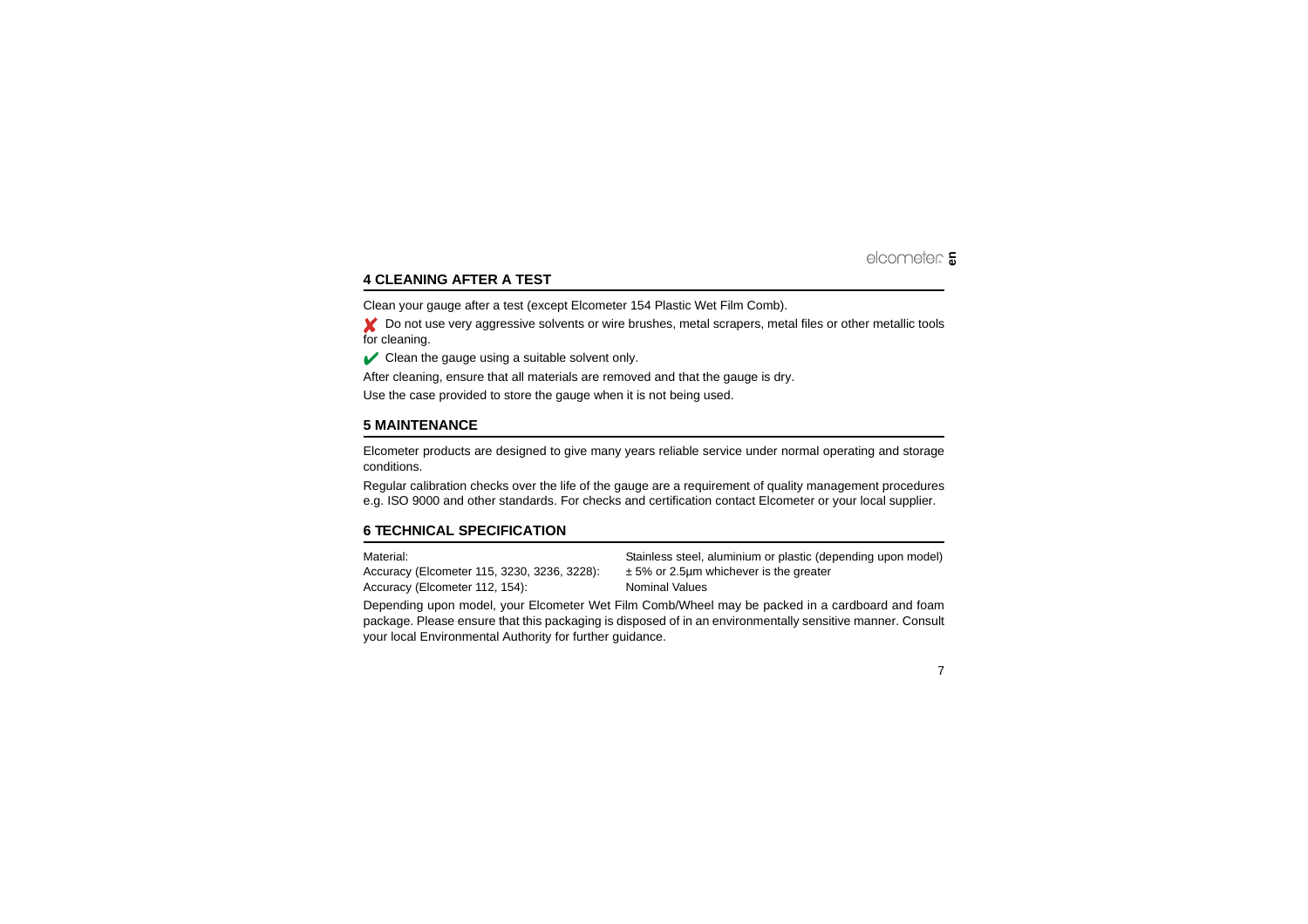# <span id="page-9-0"></span>**7 ELCOMETER WET FILM COMBS**

| Metric (microns)               |                 |                        | Imperial (mils)                |                                |                    |  |
|--------------------------------|-----------------|------------------------|--------------------------------|--------------------------------|--------------------|--|
| Model                          | Scale $(\mu m)$ | Part Number            | Model                          | Scale (mils)                   | <b>Part Number</b> |  |
| Elcometer 112:                 | 25-3000         | B112----1B             | Elcometer 112:                 | $1 - 120$                      | B112----2B         |  |
| Elcometer 112/AL: <sup>a</sup> | 25-3000         | B112AL12473-3          | Elcometer 112/AL: <sup>a</sup> | $1 - 118$                      | B112AL12473-3      |  |
| Elcometer 115:                 | 20-325          | B11529455M             | Elcometer 115/1:               | $1 - 13$                       | B11529451E         |  |
| Elcometer 115:                 | 50-450          | B11529456M             | Elcometer 115/2:               | $2 - 18$                       | B11529452E         |  |
| Elcometer 115:                 | 50-750          | B11529457M             | Elcometer 115/3:               | $2 - 30$                       | B11529453E         |  |
| Elcometer 115:                 | 125-1250        | B11529458M             | Elcometer 115/4:               | $5 - 50$                       | B11529454E         |  |
| Elcometer 115:                 | Metric Comb Set | B1152959WM             | Elcometer 115:                 | <b>Imperial Comb Set</b>       | B1152959WE         |  |
| Elcometer 154: <sup>a</sup>    | 50-800          | B <sub>154</sub> ----1 | Elcometer 154: <sup>a</sup>    | $2 - 32$                       | B154----1          |  |
| Elcometer 3236:                | 20-370          | K0003236M201           | Elcometer 3236:                | $0.5 - 15$                     | K0US3236M203       |  |
| Elcometer 3236:                | 25-2000         | K0003236M202           | Elcometer 3236:                | $1 - 80$                       | K0US3236M204       |  |
| Elcometer 3238:                | $5-120$         | K0003238M201           | Elcometer 3238:                | $0.5 - 6$                      | K0US3238M201       |  |
| Elcometer 3238:                | 25-600          | K0003238M202           | Elcometer 3238:                | $1 - 24$                       | K0US3238M202       |  |
| Elcometer 3238:                | 50-1200         | K0003238M203           | Elcometer 3238:                | $2 - 48$                       | K0US3238M203       |  |
| Elcometer 3238:                | Metric Comb Set | K0003238M204           | Elcometer 3238:                | Imperial Comb Set K0US3238M204 |                    |  |

a. These models have metric *and* imperial units - metric on one side, imperial on the other.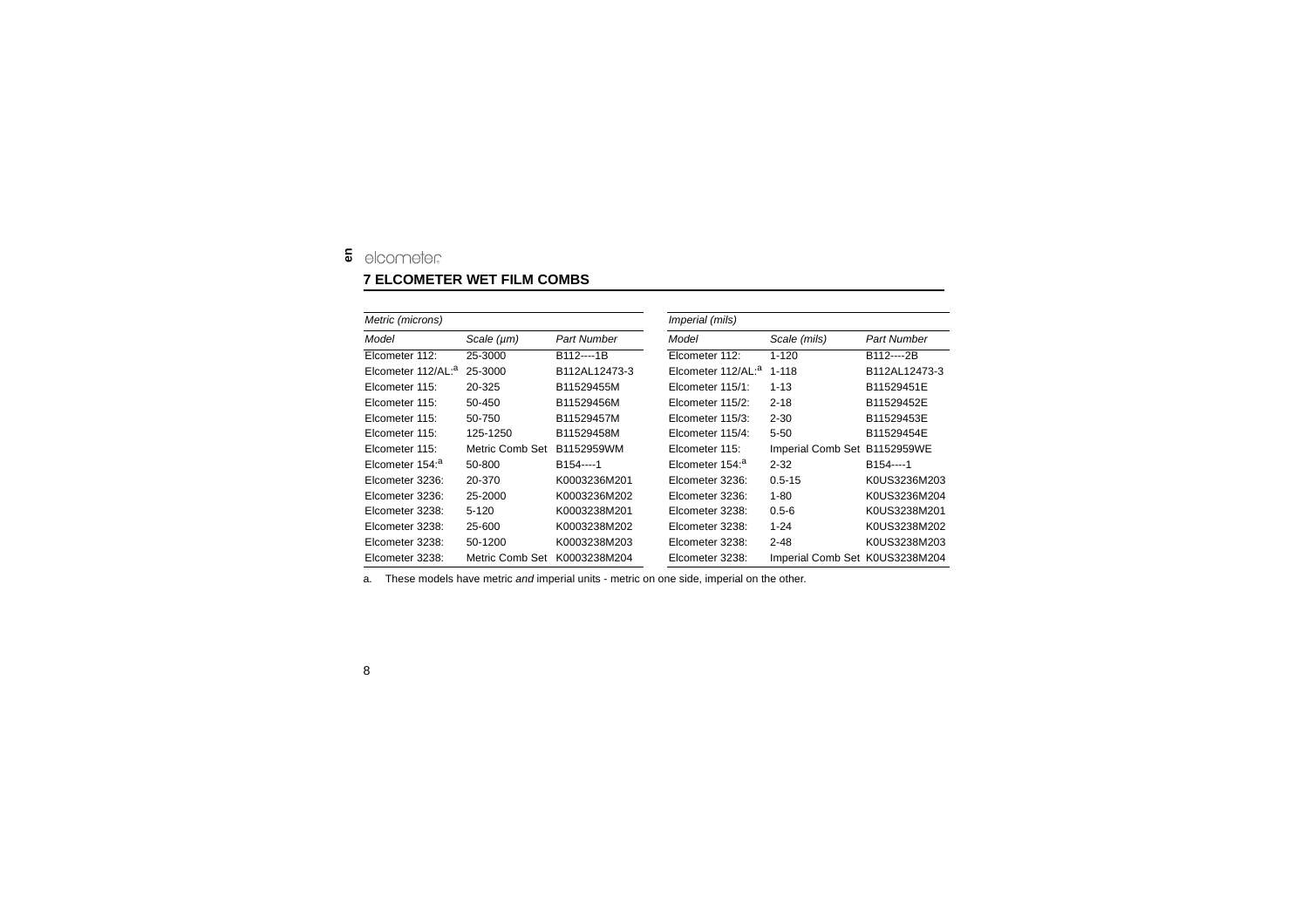# <span id="page-10-0"></span>**8 ELCOMETER WET FILM WHEELS**

| Metric (microns)               |                 |                    | <i>Imperial (mils)</i>          |          |                          |  |
|--------------------------------|-----------------|--------------------|---------------------------------|----------|--------------------------|--|
| Model                          | Scale $(\mu m)$ | <b>Part Number</b> | Model                           |          | Scale (mils) Part Number |  |
| Elcometer 3230/1               | $0 - 25$        | K0003230M001       | Elcometer 3230/1a               | $0 - 1$  | K0US3230M001             |  |
| Elcometer 3230/16              | $0 - 40$        | K0003230M016       | Elcometer 3230/2a               | $0 - 2$  | K0US3230M002             |  |
| Elcometer 3230/2               | $0 - 50$        | K0003230M002       | Elcometer 3230/3a               | $0 - 4$  | K0US3230M003             |  |
| Elcometer 3230/3               | $0 - 100$       | K0003230M003       | Elcometer 3230/4a               | $0 - 6$  | K0US3230M004             |  |
| Elcometer 3230/4               | $0 - 150$       | K0003230M004       | Elcometer 3230/5a               | $0 - 12$ | K0US3230M005             |  |
| Elcometer 3230/5               | $0 - 200$       | K0003230M005       | Elcometer 3230/6a               | $0 - 20$ | K0US3230M006             |  |
| Elcometer 3230/6               | $0 - 250$       | K0003230M006       | Elcometer 3230/7a               | $0 - 40$ | K0US3230M007             |  |
| Elcometer 3230/7               | $0 - 300$       | K0003230M007       |                                 |          |                          |  |
| Elcometer 3230/8               | $0 - 400$       | K0003230M008       |                                 |          |                          |  |
| Elcometer 3230/9               | $0 - 500$       | K0003230M009       |                                 |          |                          |  |
| Elcometer 3230/10              | $0 - 1000$      | K0003230M010       |                                 |          |                          |  |
| Elcometer 3230/15              | 0-1500          | K0003230M015       |                                 |          |                          |  |
| Elcometer 3230/11              | $0 - 2000$      | K0003230M011       |                                 |          |                          |  |
| Elcometer 3230/12              | 0-3000          | K0003230M012       |                                 |          |                          |  |
| Elcometer 3230/17 <sup>a</sup> | $0 - 50$        | K0003230M017       | Elcometer 3230/17a <sup>a</sup> | $0 - 2$  | K0US3230M017             |  |
| Elcometer 3230/18 <sup>a</sup> | $0 - 100$       | K0003230M018       | Elcometer 3230/18a <sup>a</sup> | $0 - 4$  | K0US3230M018             |  |
| Elcometer 3230/19 <sup>a</sup> | $0 - 300$       | K0003230M019       | Elcometer 3230/19a <sup>a</sup> | $0 - 12$ | K0US3230M019             |  |

a. These models have knurled outer wheels for measurement on slippery coatings or fast moving substrates.